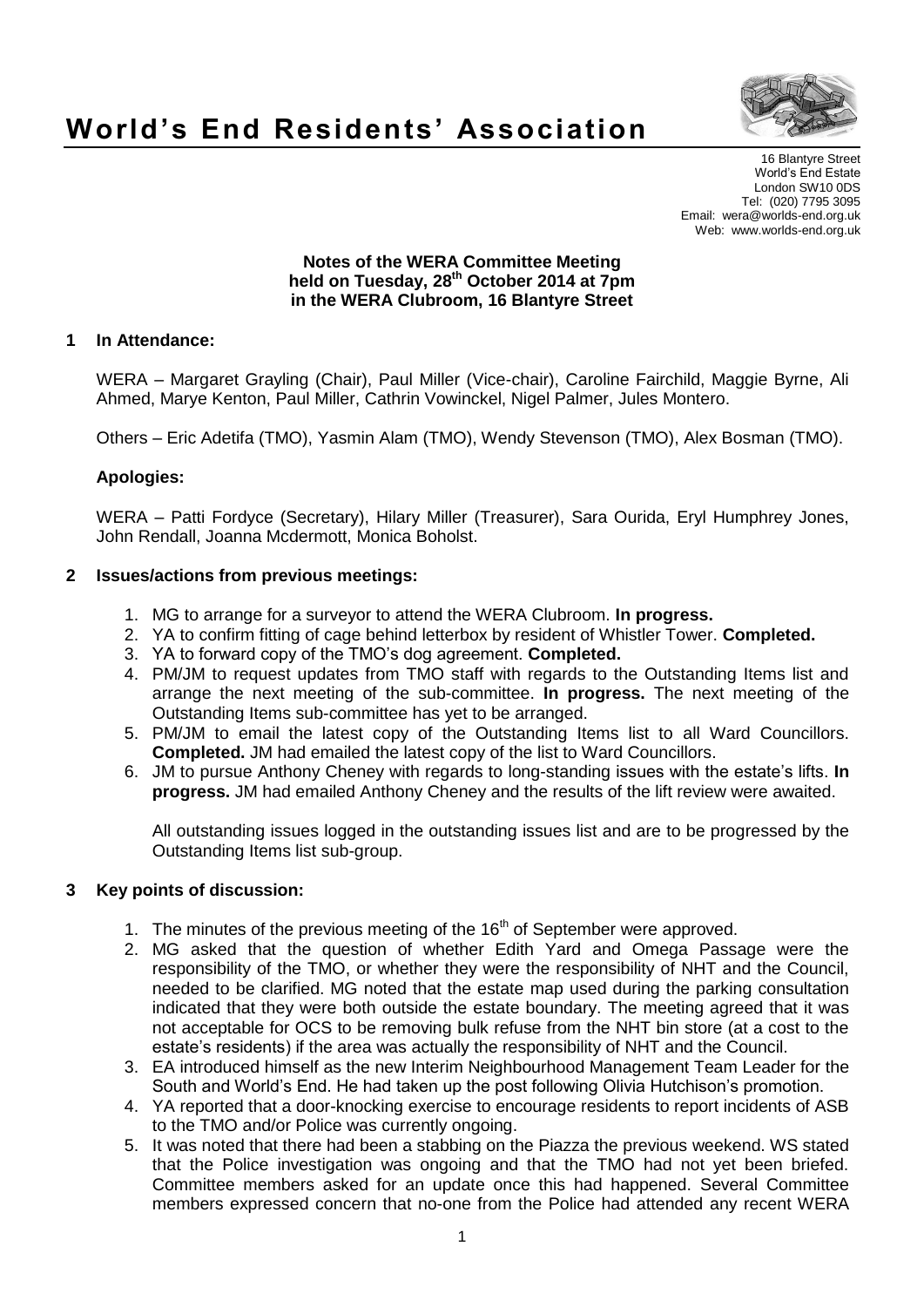Committee meetings. MG noted that there was a Safer Neighbourhoods Police Meeting at Chelsea Old Town the following day (Wednesday,  $29<sup>th</sup>$  of October, 6pm). Committee members were encouraged to attend and highlight any Policing issues.

- 6. Several Committee members noted that large amounts of rubbish were being thrown from Dartrey Tower onto World's End Piazza. MG stated that she had reported a black rubbish bag being thrown from Dartrey Tower, splitting on impact and spilling its contents. WS stated that she had investigated; a resident had been identified and would be contacted shortly. AA reported an incident where a bicycle had been thrown from Dartrey Walk. It had landed in front of the grocer's shop (Amir Foods).
- 7. WS briefed the meeting on a walkabout she had recently carried out with Cllr. Hargreaves. A number of repair issues had been identified and were being dealt with. MG noted that some of the missing floor tiles on Whistler Walk near Greaves Tower had been dumped in the garden and could be retrieved and reinstated. WS would investigate.
- 8. A discussion took place as to the most effective use of the ESAs. MK noted that using the ESAs to open the tower block entrance doors was a waste of their time and skills. WS noted that a review of the role of the ESAs was currently ongoing and that a previously suggested proposal to unlock the entrances during the day to free up the ESAs was being considered. The review was being managed by Maria Needham. It was suggested (again) that contractors currently being dealt with at the concierge should be directed to the TMO's Blantyre Street Office. WS agreed to feed these observations back to Maria Needham. It was hoped Maria Needham would report back to WERA shortly.
- 9. NP suggested the TMO consider the reinstatement of the dog patrol to improve security outside office hours. It was noted that this would have the support of the vast majority of residents given the feedback received at previous WERA AGMs.
- 10. CV noted that the door entry panel to Blantyre Tower appeared to be defective as people were unable to be let in by the concierge.
- 11. NP noted ongoing postal delivery issues on Blantyre Walk and Upper Blantyre Walk. NP also noted that he believed the lack of Police on the estate was due to the estate being considered a single building/street rather than a number of separate buildings/streets.
- 12. MK reported a leak into her property which appeared to be related to the recent completion of roof works on Dartrey Tower and the removal of the scaffolding around the building.
- 13. Alex Bosman provided a detailed report/update to the meeting [See attached].
- 14. Re: cyclo-controlled heating item in Alex Bosman's report. NP pointed out that his cyclocontrolled heating system had not worked for at least 12 years and that the TMO had refused to repair it - against the terms of his lease - and that he had had to pay the standing charge for electricity despite never having had access to the system.

# **4 Actions arising (in addition to pending items from section 2):**

- 1. WS to confirm whether the area next to Omega House/Omega Passage/Edith Yard affected by rubbish dumping was within the estate boundary.
- 2. WS to provide an update on how this rubbish dumping would be dealt with in future.
- 3. WS to provide an update on the stabbing incident on the World's End Piazza.
- 4. WS to confirm that all of the issues identified during the walkabout with Cllr. Hargreaves had been dealt with.
- 5. Maria Needham (TMO) to feed back the result of the review into the future role of ESAs.
- 6. AB/Anthony Cheney (TMO) to provide WERA with a copy of the review into outstanding issues with the estate's lifts.
- 7. AB to feed back the results of the borough-wide CCTV review.
- 8. AB to notify WERA when the sample repair to a walkway had been completed.
- 9. AB to feed back the results of the review of outstanding repairs to block entrances.
- 10. AB to keep WERA informed as to how the TMO planned to proceed with the decommissioning of the cyclo controlled heating system.

# **5 Date of Next Meeting**

The next Committee Meeting is scheduled to be held on the  $2<sup>nd</sup>$  of December at 7pm.